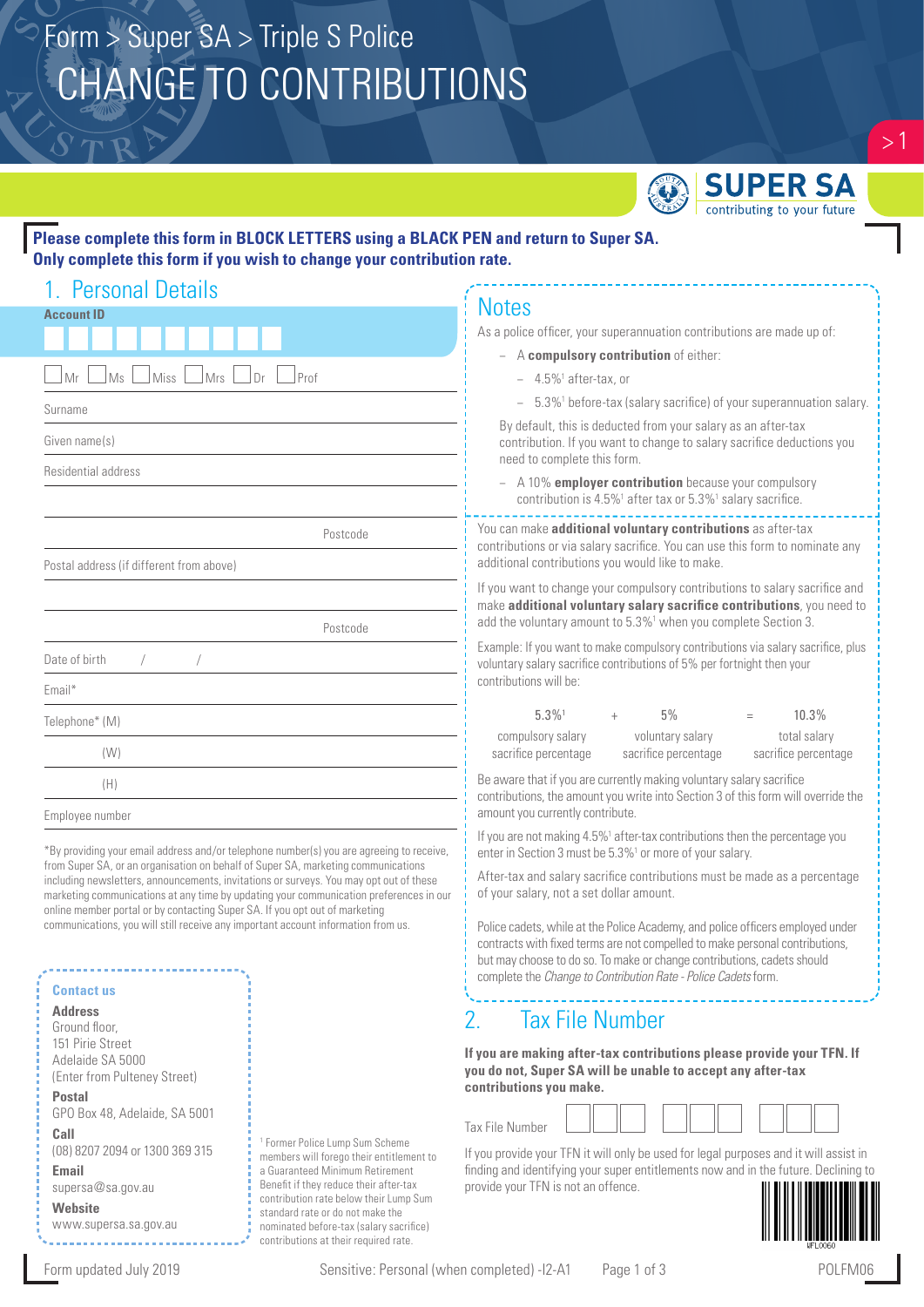# CHANGE TO CONTRIBUTIONS Form > Super SA > Triple S Police



 $> 2$ 

### **Please complete this form in BLOCK LETTERS using a BLACK PEN and return to Super SA. Only complete this form if you wish to change your contribution rate.**

You should be aware that if you elect to make your compulsory contributions via a salary sacrifice arrangement these contributions are preserved until you retire at or after age 50, unless you die or become permanently disabled or terminally ill. For further information see the Triple S *Accessing Your Super* fact sheet.

Detailed information on the tax implications of making contributions is available in the Triple S *Tax* fact sheet.



Contributions to Triple S **will not count towards the First Home Super Saver Scheme (FHSSS)**. All contributions to an untaxed fund are specifically excluded under the Commonwealth rules.

1 Former Police Lump Sum Scheme members will forego their entitlement to a Guaranteed Minimum Retirement Benefit if they reduce their after-tax contribution rate below their Lump Sum standard rate or do not make the nominated before-tax (salary sacrifice) contributions at their required rate.

2 Salary sacrifice contributions are included as part of the Taxable (untaxed) component of your superannuation lump sum. When you claim your entitlement, any part of the Taxable (untaxed) component that exceeds \$1,515,000 will be taxed at the top marginal tax rate.

3 If you contribute more than \$100,000 after-tax in a financial year (or \$300,000 if you bring forward the limit for two years) the excess amount will be taxed at the highest marginal rate.

## 3. Salary Sacrifice Contributions

#### **Complete this section if you wish to commence or vary your salary sacrifice contributions.**

If you want to make your compulsory contributions via salary sacrifice you must make a minimum contribution of 5.3%1 but you may choose to contribute a greater percentage. Please ensure that you also complete Form 9 at the end of this form. There is no limit on the maximum percentage of salary sacrifice contributions that you can make<sup>2</sup>.

 $\Box$  I wish to commence or vary my salary sacrifice contributions.

Please provide your total annual earnings and salary sacrifice amount.

- 1. Total annual earnings \$ shift penalties and allowances)
- 2. **Total salary sacrifice** (compulsory + voluntary) as a set percentage each fortnight

Percentage of earnings each fortnight as a salary sacrifice contribution  $\%$ 

In words, write out this percentage in full

**If you are currently making after-tax contributions you need to consider whether you want them to cease or change the percentage of your contributions.**

 I wish to cease making after-tax contributions. If you do not tick this box, your after-tax contributions will continue in addition to your salary sacrifice contributions.

**If you want to commence or change the percentage of your after-tax contributions complete section 4 also.** 

# 4. After-tax Contributions

#### **Complete this section if you wish to recommence or vary your after-tax contributions.**

There is no limit on the maximum percentage of after-tax contributions that you are able to make<sup>3</sup>. If you want to recommence making your compulsory contributions after-tax, you must make a minimum contribution of 4.5%<sup>1</sup> but you may choose to contribute a greater percentage. The percentage needs to be a whole percentage of your gross super salary unless you are making contributions of 4.5%.

When working out the percentage of after-tax contributions, you need to remember that your after-tax contributions are based on a percentage of your salary before tax. Therefore, you need to ensure that you do not elect to contribute an amount greater than your take home pay.

 $\perp$  I wish to recommence or vary making my compulsory contributions via after-tax contributions.

Please tick one of the following:

|  | $\sqrt{4.5\%}$ 5% 6% 7% |                                                                     |               |
|--|-------------------------|---------------------------------------------------------------------|---------------|
|  |                         | $\Box$ 8% $\Box$ 9% $\Box$ 10% $\Box$ Other (please specify) $\Box$ | $\frac{0}{0}$ |

**If you are currently making salary sacrifice contributions you need to consider whether you want them to cease or change the percentage of your contributions.**



 $\perp$  I wish to cease making salary sacrifice contributions. If you do not tick this box, your salary sacrifice contributions will continue in addition to your after-tax contributions.

**If you want to commence or change the percentage of your salary sacrifice contributions complete section 3 also.**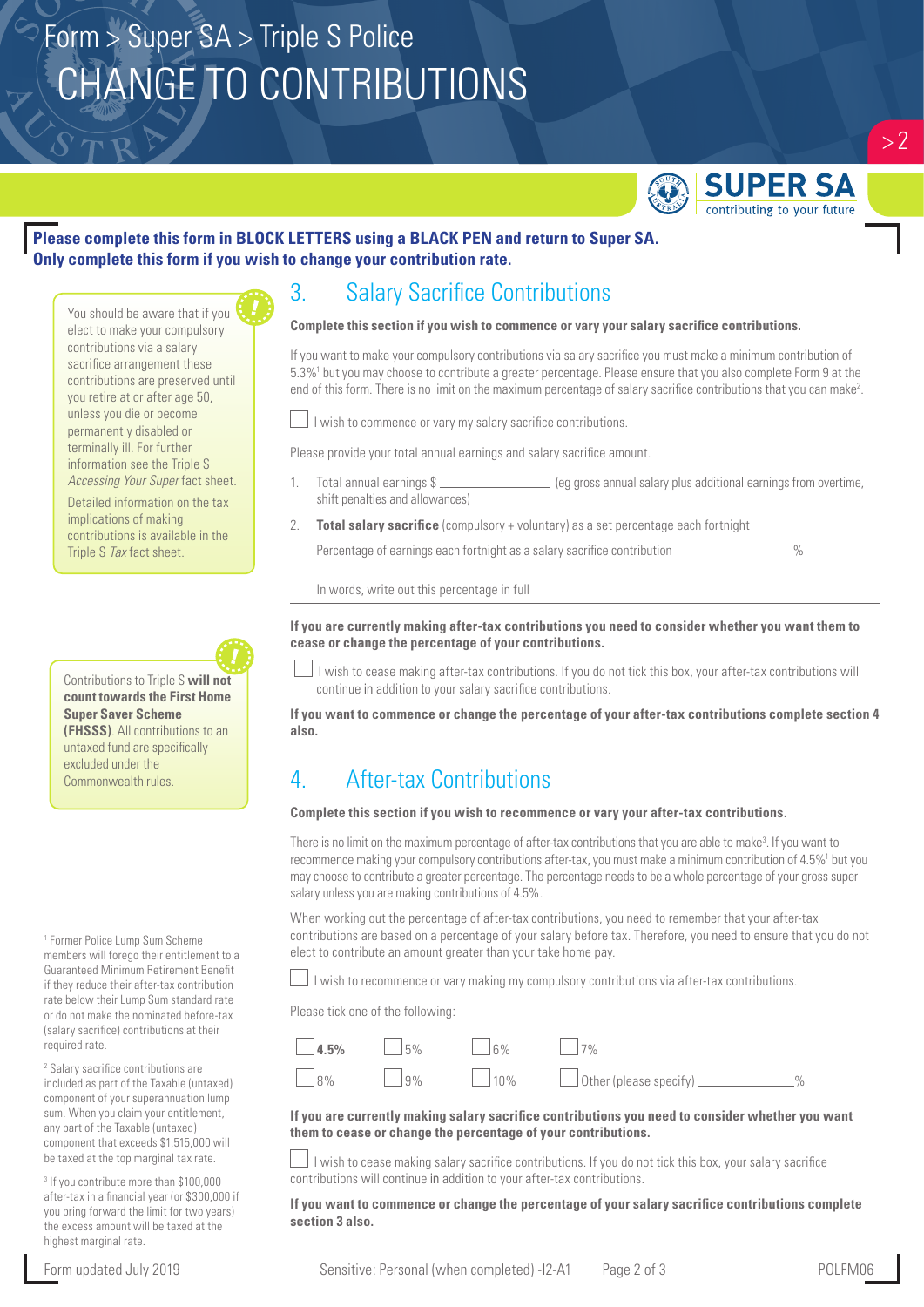# CHANGE TO CONTRIBUTIONS Form > Super SA > Triple S Police



 $> 3$ 

## **Please complete this form in BLOCK LETTERS using a BLACK PEN and return to Super SA. Only complete this form if you wish to change your contribution rate.**

## Employee Declaration

I understand that:

- − By signing this agreement, I am authorising my employer to contribute on my behalf into Triple S. These contributions will be deducted by my employer from my salary for each relevant pay period.
- My employer is not liable, either directly or indirectly, in respect of any matter concerning my contributions, unless such liability cannot be abrogated by statute.
- − I declare that the statements above are true and correct. I understand that the election will remain in force until I notify SAPOL in writing of any further changes.
- − There is no limit on salary sacrifice contributions I can make to Triple S. I may elect to salary sacrifice up to 100% of my total annual earnings comprising my before-tax salary, as prescribed by my employment arrangement, and additional earnings derived from overtime, shift penalties and/or allowances.
- − However, I am aware that any concessional contributions made to Triple S will be counted towards my concessional contributions cap where I am also receiving concessional contributions in a taxed super fund. Even though I cannot exceed this cap as a result of concessional contributions made to Triple S, any additional concessional contributions to a taxed fund could result in me exceeding the cap. I acknowledge that I can find more information about tax in super in the Triple S *Tax* fact sheet and on the ATO website.
- − If I elect to make contributions via a salary sacrifice arrangement these contributions are preserved until I retire at or after age 50, unless I die or become permanently disabled or terminally ill.
- − An administration fee of \$44 including GST is payable to my employer from my after-tax salary at the commencement of this Agreement. I understand that if I wish to change the percentage of my salary sacrifice contribution I will need to enter into a new Agreement at an additional cost of \$44.
- − I must complete a *Financial Advice Certification (Form 9)* acknowledging my responsibility to obtain independent financial advice before entering into this Agreement to salary sacrifice.
- − Contributions to Triple S will not count towards the First Home Super Saver Scheme (FHSSS).
- By signing below, I will indemnify my employer from and against:
	- Any income tax or any other taxation liability whatsoever (including any administrative penalty, fine or other amount) that may become payable pursuant to any relevant taxation legislation and rulings
	- Any other liability whatsoever not otherwise described above, in respect of the contributions by my employer, which includes any information supplied by my employer including but not limited to any estimate of total annual earnings and the amount of the contributions and any matter not otherwise described herein, and
	- − All charges, costs, damages, disbursements, fees, losses suffered or incurred by my employer in relation to any matter associated with the contributions by my employer.

**Employers**

Services at:

Please complete all the details in section 5 of this form and email as a scanned copy to Shared

| Signature: $\mathsf{\times}$ |  | Date: |  |
|------------------------------|--|-------|--|
|------------------------------|--|-------|--|

 $\mathbf{A}$ 

# 5. Employer Declaration

### **This section needs to be signed by an authorised SAPOL HR delegate**

The employer agrees and acknowledges as follows:

That upon the employee signing and delivering this Agreement to the employer, the employer will commence making the deductions and salary sacrifice or after-tax contributions as outlined in sections 3 and 4.

|  |  | <b>Employer salary sacrifice delegate signature:</b> |
|--|--|------------------------------------------------------|

| Linproyer salary sacrinee aeregate signature.<br>Signature: $\mathbf{\mathsf{X}}$ | Date: | PayrollCustomerServiceSAPOL@<br>sa.gov.au. |
|-----------------------------------------------------------------------------------|-------|--------------------------------------------|
| Date                                                                              |       |                                            |
| Payroll contact name                                                              | email |                                            |
|                                                                                   |       |                                            |

## 6. Payroll Action

## **Payroll use only**

| Date payroll actioned                 | Deductions commence PPE |
|---------------------------------------|-------------------------|
| Date scanned copy emailed to Super SA |                         |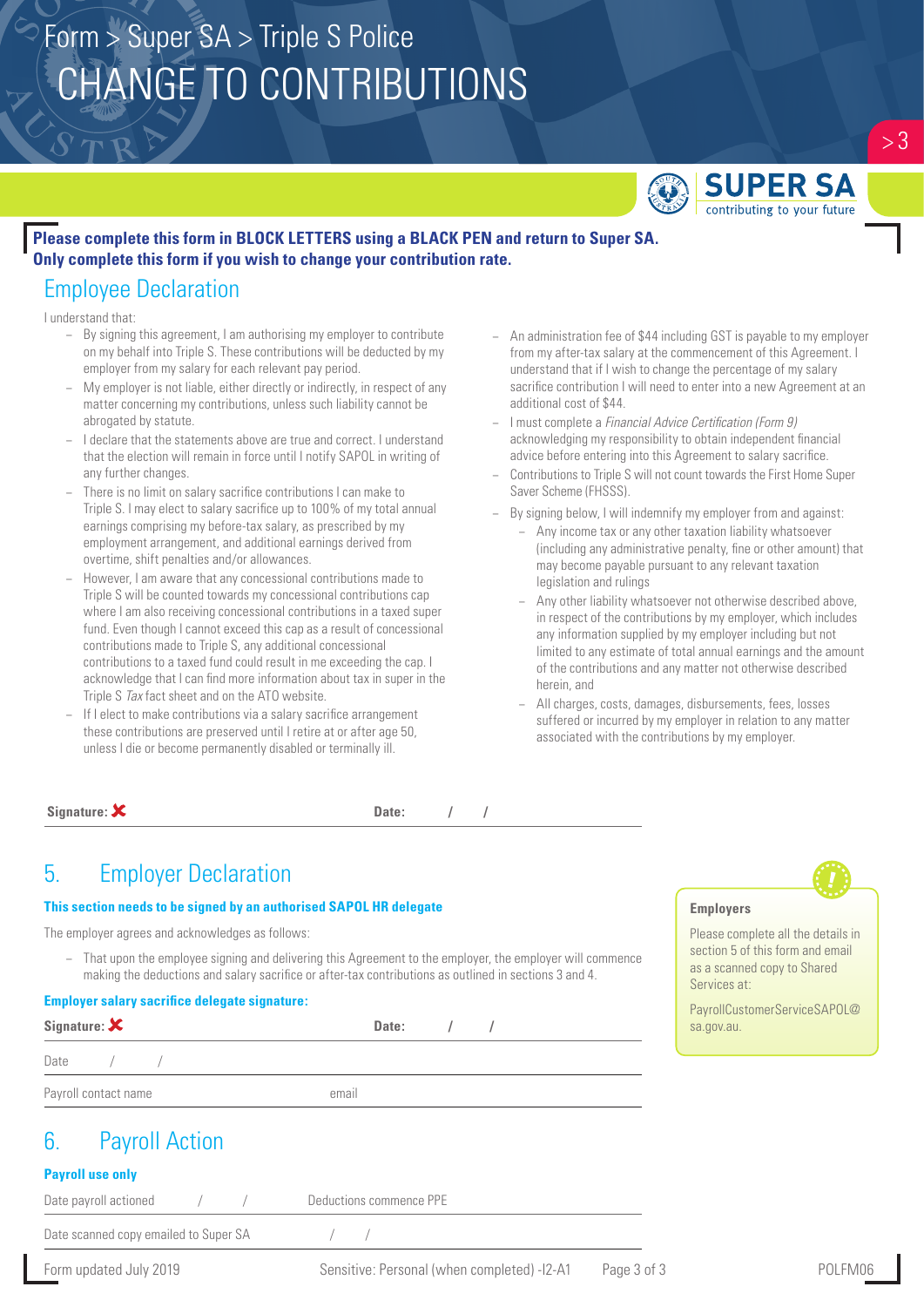This page has been left blank intentionally